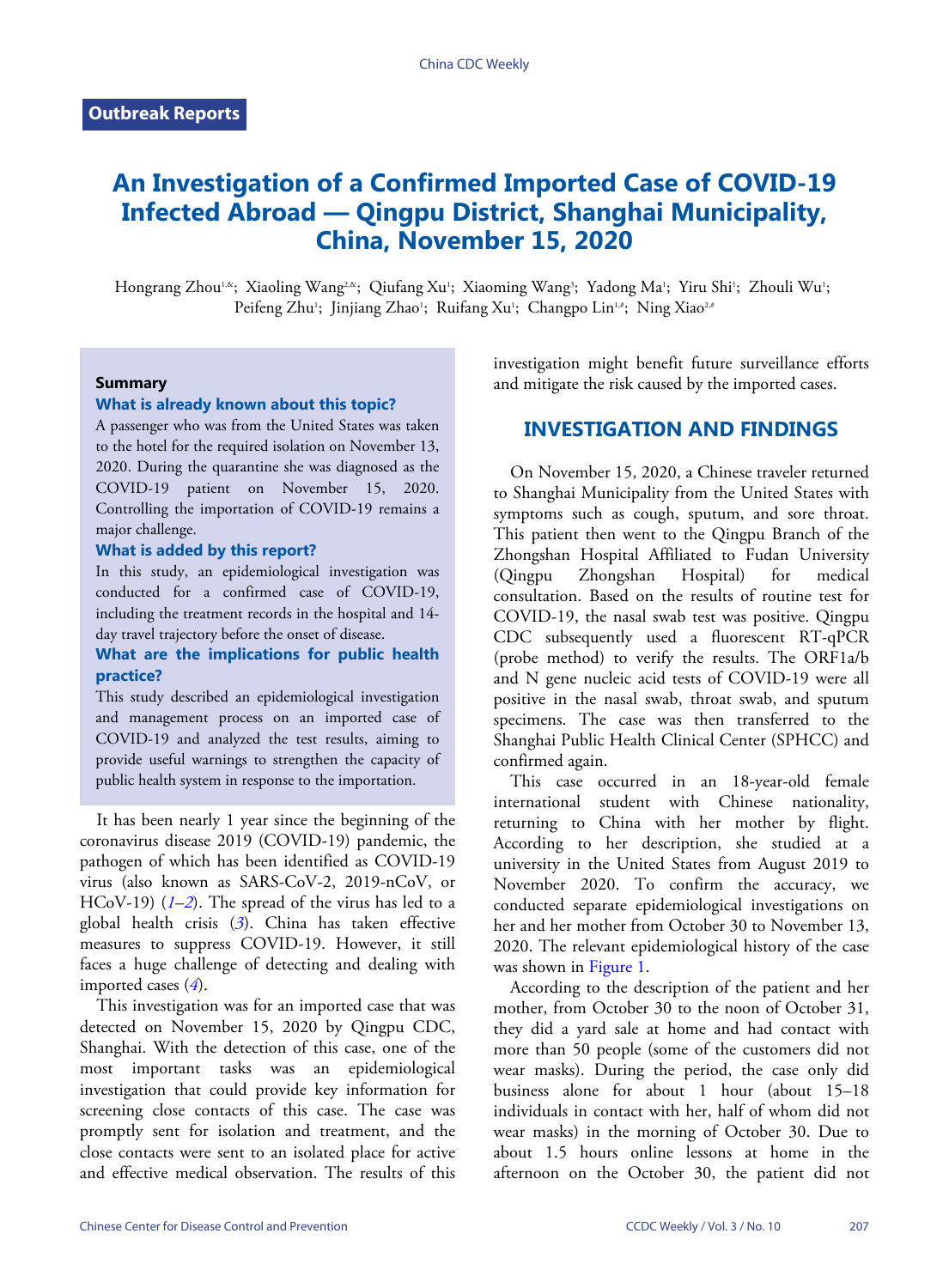<span id="page-1-0"></span>

FIGURE 1. The patient's experiences during the two weeks before being detected with COVID-19 infection (according to self-reports from patient).

participate in sales. Except for the above 2 periods, both were selling together (had contact with approximately 20 people). They were close to customers (about 1 meter) every time they made sales including the sales the patient made alone. Because of Halloween, both were at home from noon to night on October 31. During the period, the case received 4 visitors (both the visitors and the patient wore masks and did not have prolonged contact with each other).

From November 1 to 11, except for moving things to the new house, the patient and her mother were at home. Usually, the daily necessities were purchased (once a week) by an American friend who was the only person that had frequent contact during the 14-day investigation. On the afternoon of November 11, the friend drove them to the airport. Before entering the waiting hall, they had a meal at a restaurant near the airport, and there were a few customers and waiters wearing masks in the restaurant. When waiting at the terminal of the airport, the patient sat next to her mother (no people on either side of the seat, and few people around). They wore masks (except drinking water) all the time and did not go to the bathroom. However, the patient spent about 5 minutes to buy two bottles of water at the airport.

From the evening of November 11 (Pacific Standard Time) to the early morning of November 13 (Beijing Time), both the patient and her mother ate three times on the plane and drank water several times with no masks. However, the patient went to the bathroom 7–8 times (the patient reported that the bathroom environment was messy in the middle and late stages of the trip) and washed her face 1–2 times during the flight. Although the plane had stopped in Seoul City, Korea, no passengers boarded or exited. After the plane arrived in Shanghai Municipality, the patient and her mother were tested by PCR assay at the airport and took a bus with 20 other passengers who wore masks to the designated medical observation point for isolation.

The patient and her mother had undergone a series of tests. Before the patient was diagnosed, the antibody test and CT test were performed once (the first antibody test results showed that IgM and IgG were negative and the CT results were normal), and nucleic acid tests were performed four times (the result at airport customs was negative, while the results at Qingpu Zhongshan Hospital, Qingpu CDC, and the SPHCC were all positive). The test results of the patient during the detection period (performed by Qingpu Zhongshan Hospital), the treatment period (performed by SPHCC), and the 14-day isolation period (performed by Qingpu CDC) were shown in [Figure 2](#page-2-0). However, until the end of the isolation, her mother had been underwent nucleic acid tests three times (November 13, 17, and 25) and all results were negative.

### **PUBLIC HEALTH RESPONSE**

Qingpu CDC immediately reported the case information to Shanghai CDC as soon as confirmed and the corresponding treatment measures for the patient were also actively implemented. The Shanghai CDC tracked the handling of the incident, promptly checked the patient's close contacts on the flight and soon after arriving in Shanghai. According to the rules and requirements for determining and tracking the close contacts established by the China CDC, a total of 25 close contacts (including her mother) were isolated and placed under medical observation. During the 14 day quarantine, all close contacts underwent nucleic acid tests twice, and all showed negative results.

### **DISCUSSION**

There is an incubation period in COVID-19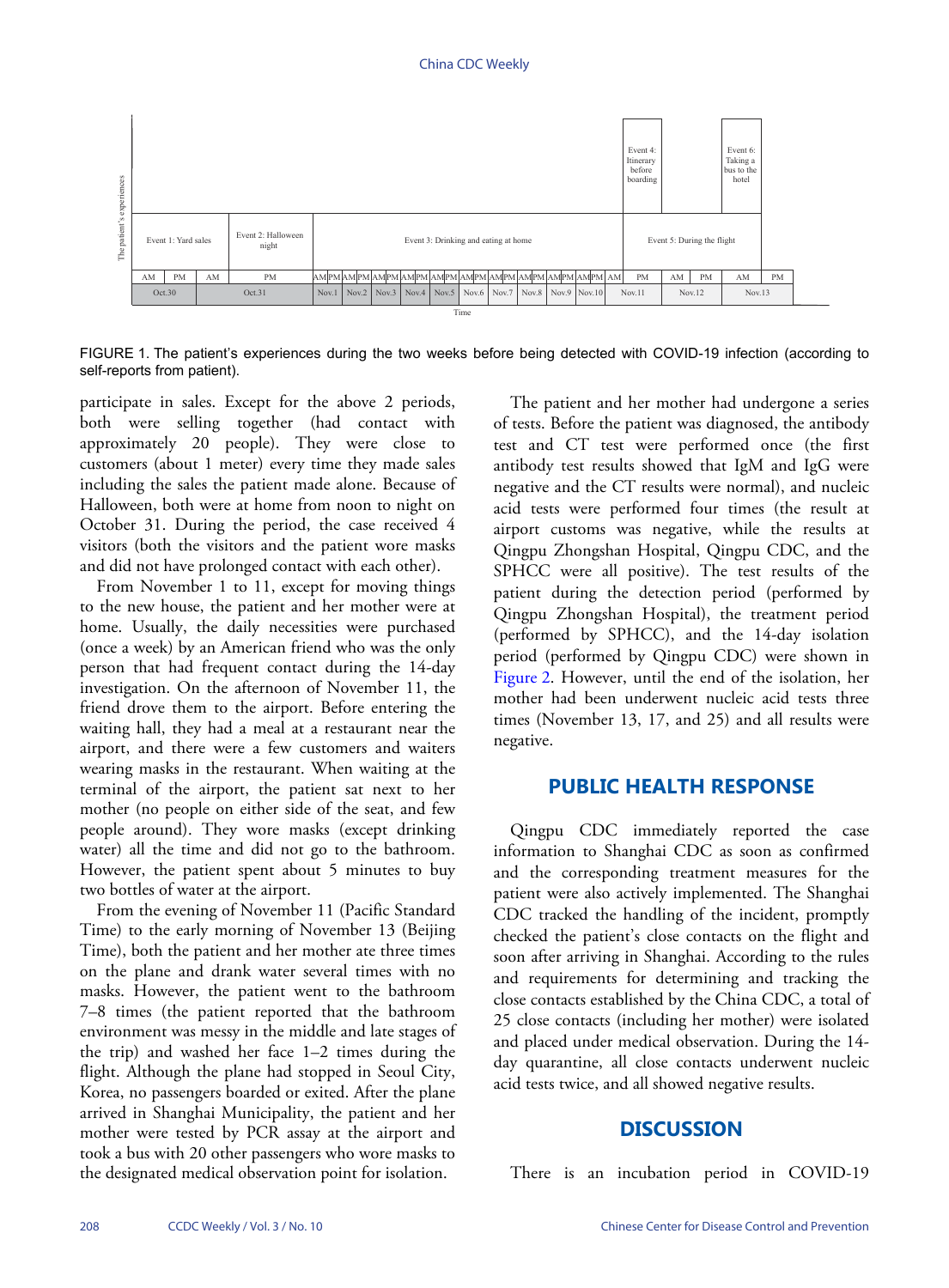infection before symptoms appear. The incubation period is normally from 1 to 14 days, mostly 3 to 7 days (*[5](#page-3-4)*–*[6](#page-3-5)*). After the incubation period, some infectees will show clinical symptoms. During the incubation period, the infected person has no symptoms but has a certain level of contagiousness. If appropriate isolation is not carried out, the infectee will become a potential reservoir of the infection. Therefore, during the epidemic, in order to counter the spread of COVID-19 infections, the government should require all people with a clear epidemio[lo](#page-3-6)gical contact history to selfquarantine for 14 days (*[7](#page-3-6)*).

We conducted an epidemiological investigation on the case from November 15 to 16. Based on the selfreported travel experience of the patient and her mother and the isolation status of other passengers, we had made the following inferences about the possibility of the pat[ient bei](#page-2-1)ng infected with COVID-19, as shown in [Table 1.](#page-2-1) Based on the investigation, we inferred that this case was most likely infected with COVID-19 during the yard sale event in the United States. The guests on Halloween night may also be a possible source of transmission. In addition, the potential risk of being infected while waiting for the

<span id="page-2-0"></span>

FIGURE 2. The test results of the patient during detection, treatment, and the 14-day isolation observation period in Qingpu District, Shanghai Municipality.

<span id="page-2-1"></span>TABLE 1. The potential routes and risk levels of the patient's COVID-19 infection at different events during the transition from US to China.

| Investigation                  | <b>Events</b>  | Reason                                                                                                                                                                                                                       | <b>Risk level</b> |
|--------------------------------|----------------|------------------------------------------------------------------------------------------------------------------------------------------------------------------------------------------------------------------------------|-------------------|
| First<br>investigation*        | 1              | The patient contacted many customers alone for about 3–4 minutes and half of the<br>customers did not wear a mask, but the patient wore a mask.                                                                              | Extremely high    |
|                                | $\overline{c}$ | The patient entertained 4 visitors alone during Halloween and opened the door twice.<br>But the visitors did not enter the door and both the patient and the visitors wore masks.                                            | Medium            |
|                                | 3              | Neither the patient's mother nor American friends had symptoms.                                                                                                                                                              | Low               |
|                                | 4              | The patient basically stayed with the mother and wore masks, but she spent about 5<br>minutes buying 2 bottles of water when waiting for the flight.                                                                         | Medium            |
|                                | 5              | The patient went to the bathroom about $7-8$ times and took off the mask $1-2$ times in the<br>bathroom to wash her face. The patient reported that the bathroom environment was<br>messy in the later stages of the flight. | High              |
|                                | 6              | All passengers had no abnormal symptoms. The patient and other passengers wore<br>masks.                                                                                                                                     | Low               |
| Follow-up<br>investigation $†$ | $\mathbf{1}$   | As mentioned in the first investigation.                                                                                                                                                                                     | Extremely high    |
|                                | 2              | As mentioned in the first investigation.                                                                                                                                                                                     | Medium            |
|                                | 3              | End of the 14-day quarantine period, the mother's nucleic acid test was negative. The<br>friend had not shown any signs.                                                                                                     | Very low          |
|                                | 4              | As mentioned in the first investigation.                                                                                                                                                                                     | Medium            |
|                                | 5              | The nucleic acid tests of other passengers on the flight were negative. After the 14-day<br>quarantine period, no other positive cases of the flight.                                                                        | Very low          |
|                                | 6              | After the 14-day quarantine period, no other positive cases were found among the<br>passengers on the bus                                                                                                                    | Very low          |

\* The basis for judgment: the epidemiological survey report from November 15 to 16.

† The basis for judgment: on November 27, the passengers of this flight had met the 14-day quarantine and were discharged.